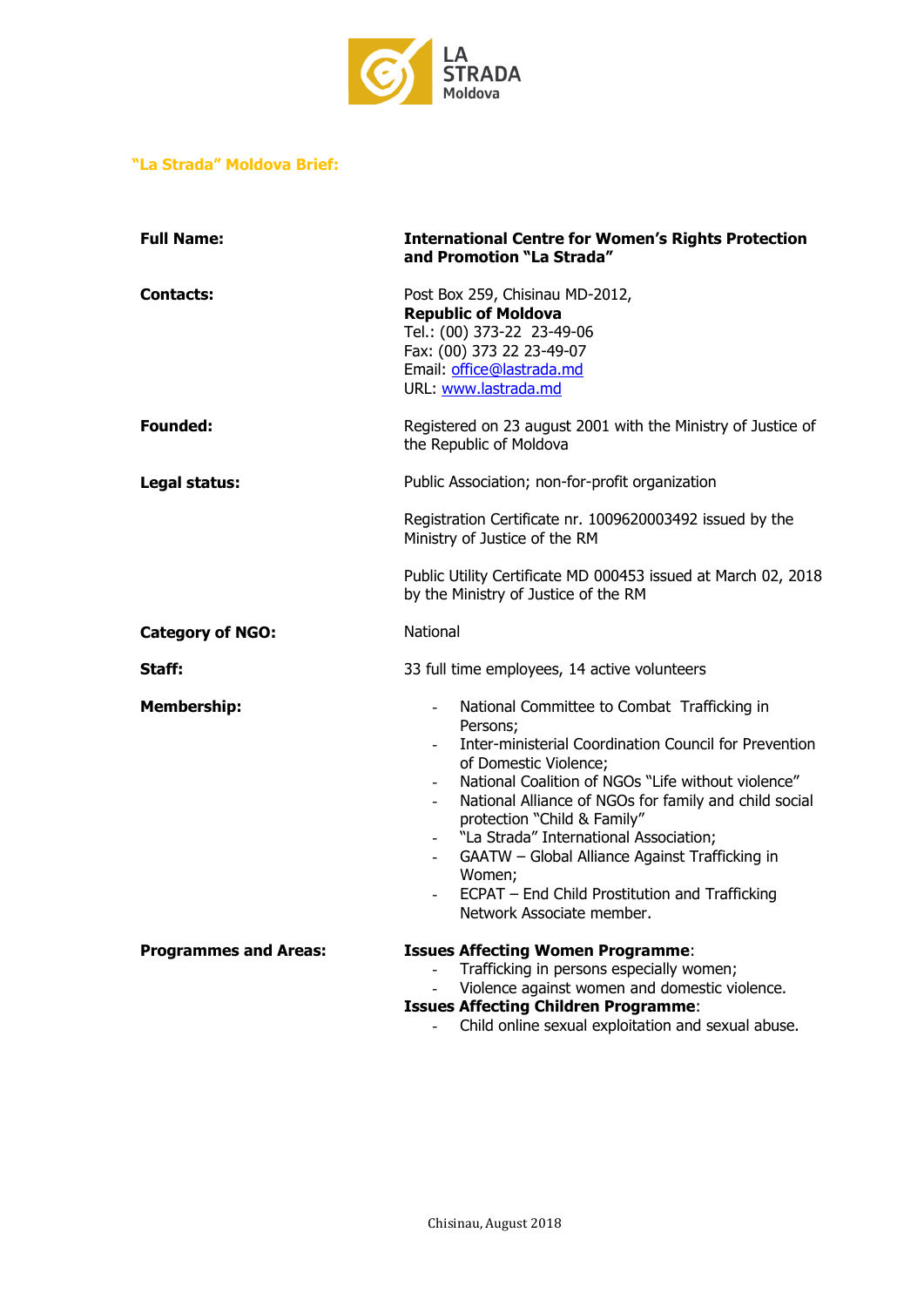

# **Our principles:**

## **Our Vision**

The International Center "La Strada" is a value-driven organization striving to build a society where human rights are respected, sensible to the issues affecting women and children and which contributes to emerging available favorable conditions for the protection of affected ones.

## **Our Mission**

### **What is the perception of the International Center "La Strada"?**

We exist and operate to ensure respect of the rights and legal interests of women and children in the RM to stay free from violence, at all levels – individual, legislative and executive. We do so, by applying a comprehensive change model to our work, through information and education, providing direct support and assistance, strengthening communities and development of policies.

#### **What are the values of the organization?**

- Respect for the human rights we consider violence against women and children a grave violation of human rights;
- Respect for the beneficiaries' decision about all aspects of their lives and treatment with dignity;
- Transparency and responsibility.
- Teamwork, exigency and flexibility;

## **Who are the organization's beneficiaries?**

Our beneficiaries are women vulnerable to violence or affected by domestic violence and sexual assault and children at risk to and affected by sexual exploitation and sexual abuse focusing on sexual crimes facilitated by ICT.

#### **How does the International Center "La Strada" frame its work?**

Our actions are embedded into  $5$  pillars reflecting a systemic approach, starting from the grass root level to the issue of violence against women and children and, national and multi-sectorial cooperation:

- Prevention and early intervention,
- Protection, safety and justice,
- Capacity building,
- Public policies, and
- Data and research

While putting this approach in practice, we will always strive to ensure:

- working with others co-operating, collaborating and communicating effectively;
- achieving results transforming strategy into action;
- leadership inspiring, motivating, communicating, influencing and creating;
- ensuring that voices of our beneficiaries are heard engaging women and children in our actions, developing policies through children's and women's eyes;
- making a difference building knowledge, using new techniques, responding to change.

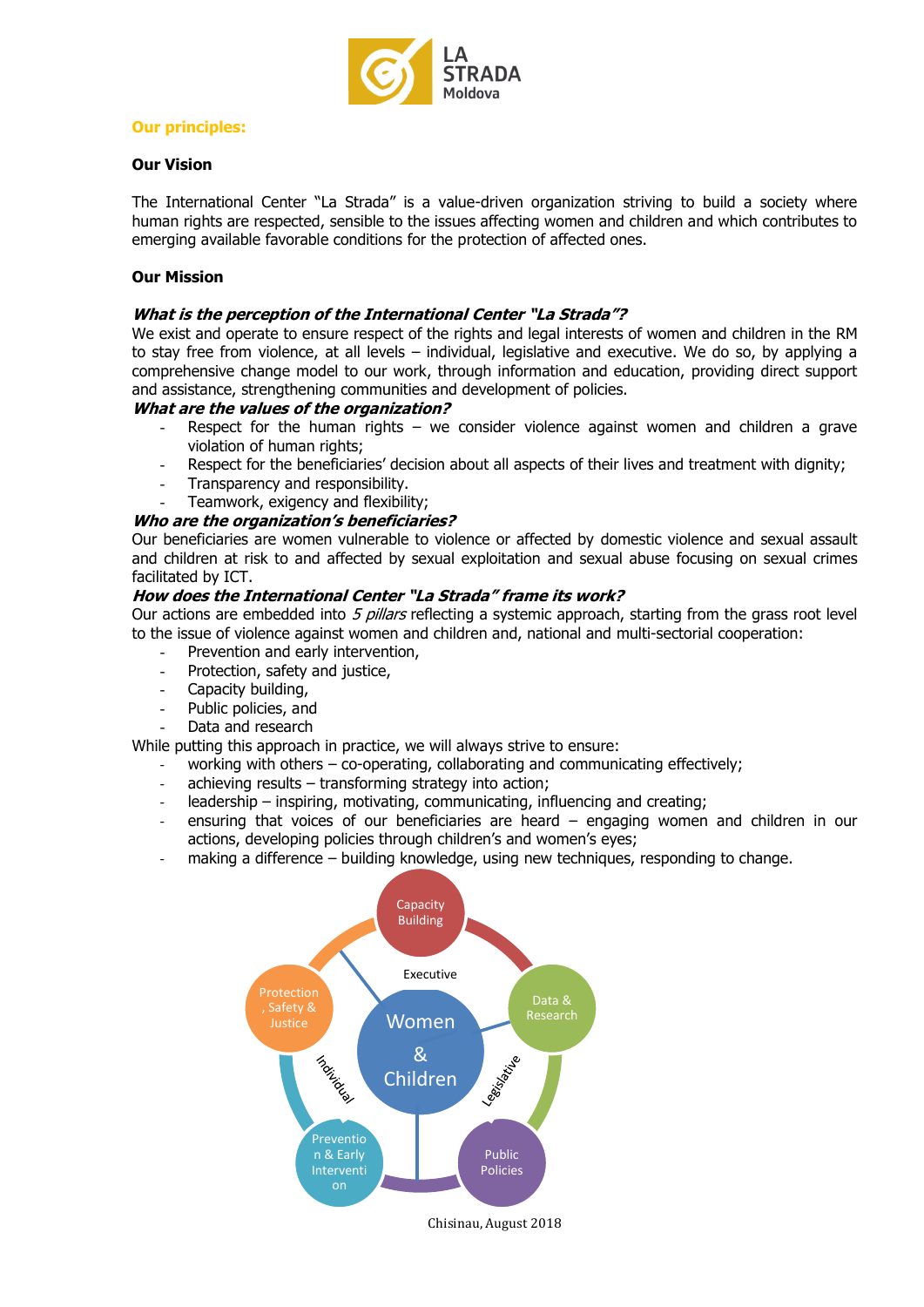

## **Our history and the future we go for:**

The International Center "La Strada" was founded in 2001 in the framework of the "La Strada" Program Prevention of Trafficking in Central and Eastern Europe". The Program was a result of the initiative of three NGOs from [the Netherlands,](http://lastradainternational.org/ls-offices/netherlands) [Poland](http://lastradainternational.org/ls-offices/poland) and the [Czech Republic](http://lastradainternational.org/ls-offices/czech-republic) who developed the first "La Strada Programme - Prevention of the Trafficking of Women in Central and Eastern Europe" in September 1995. In the following years new partners from [Ukraine](http://lastradainternational.org/ls-offices/ukraine) and [Bulgaria](http://lastradainternational.org/ls-offices/bulgaria) joined the Programme, followed by [Belarus,](http://lastradainternational.org/ls-offices/belarus) Bosnia and Herzegovina, [Moldova](http://lastradainternational.org/ls-offices/moldova) and [Macedonia.](http://lastradainternational.org/ls-offices/fyro-macedonia) After having functioned for nine years as a joint Programme and network, International La Strada Association was officially established in October 2004. The International Centre "La Strada" is both a descendent of the La Strada Program and a founder of the International La Strada Association.

"La Strada" Moldova started exclusively with an **anti-trafficking project** comprising 6 staff and an annual budget of USD \$30 000. Throughout the years, La Strada Moldova developed its expertise and expanded its interventions in this area becoming both nationally and internationally recognized expert. We have opened and still operate the national Ant Trafficking Hot-Line, brought trafficking prevention and safe migration seminars in schools and jointly with IOM opened the shelter for trafficked persons and unfolded large national awareness campaigns. Our specialists lead the development process of the first National Action Plans to Fight Human Trafficking. Our lawyers, psychologists and social assistants participated in the writing and implementation of first professional training programs targeting social staff and police. As members of the national expert group, we participated in the writing of the Anti-trafficking Law. "La Strada" analysts provided expert support to the Government in conceptualizing and framing the National Referral Mechanism for the protection of trafficked persons and at-risk groups and more recently - the National Anti-trafficking Strategy<sup>1</sup>.

Today, La Strada Moldova is a team of over 50 dedicated staff (personnel and active volunteers), running two complex Programmes tackling severe forms of violence against women and children and as never before strongly committed to continue to promote and defend the rights of women and children to stay free from violence. Our scopes steam from the needs of our beneficiaries and shortfalls of the state protection system while the activities are build on results achieved and lessons learnt and count on multistakeholder partnerships.

This year, "La Strada" marks 10 years of work in the area of **domestic violence prevention**. We found that this is a logic expansion of our scope of work as we learned that many women became vulnerable to trafficking in their attempt to escape from domestic violence and thus seeking financial independence by responding to a (false) job add abroad. We went to women prison and asked women about their needs at the time when they were suffering from domestic violence. "Someone to listen to me without judging…" and "If there was at least one to support me or tell me that I feel right about not admitting violence from my partner…" were mostly heard testimonies. Therefore, we launched The National Trust-Line for Women<sup>2</sup> and put together a women-safeguarding team of lawyers and social care staff. We went to schools to reach out to youngsters with a specially tailored course about building harmonious relationships and preventing early signs of violence<sup>3</sup>. Our lawyers and psychologists are co-trainers in the national training programs targeting front-line police and social workers on effective protection of women affected by domestic violence. More recently, we joint the national expert group called out by the Government to develop the Strategy for Prevention and Fight of Violence against Women and Domestic Violence and related Action Plan. This is directly connected to our work as members of the national

1

<sup>&</sup>lt;sup>1</sup> [http://www.antitrafic.gov.md/public/files/Strategy\\_and\\_Plan\\_antitrafic\\_ENG\\_publicat.pdf](http://www.antitrafic.gov.md/public/files/Strategy_and_Plan_antitrafic_ENG_publicat.pdf)

<sup>&</sup>lt;sup>2</sup> [http://lastrada.md/files/resources/4/Raport\\_TI\\_ANUAL\\_2017\\_f.pdf](http://lastrada.md/files/resources/4/Raport_TI_ANUAL_2017_f.pdf)

<sup>&</sup>lt;sup>3</sup> [http://lastrada.md/files/resources/4/14\\_09\\_LaStrada\\_SUMAR\\_final.pdf](http://lastrada.md/files/resources/4/14_09_LaStrada_SUMAR_final.pdf)

Chisinau, August 2018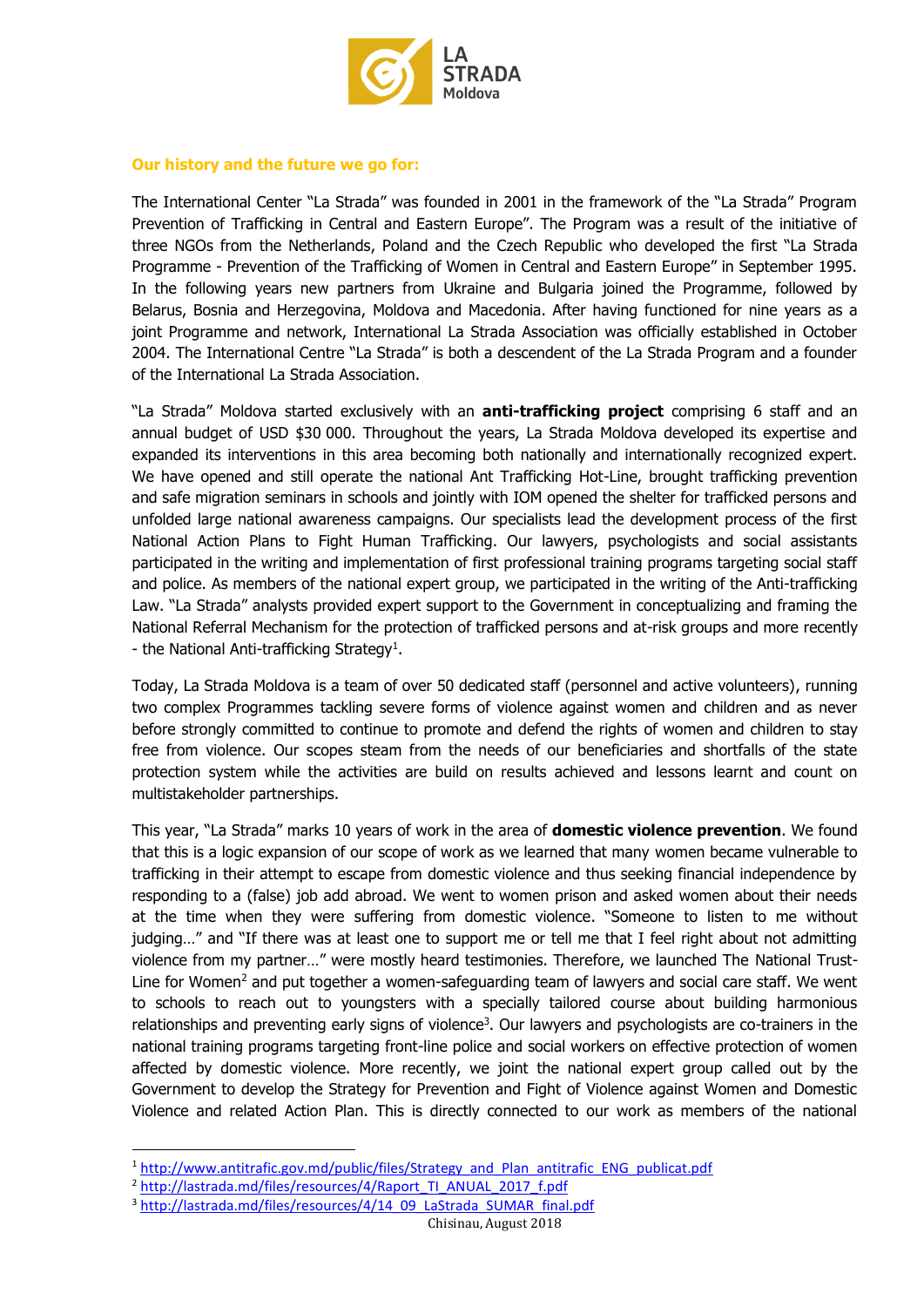

delegation (from the RM side) participating in the process of Istanbul Convention writing and contributing to the national Law introducing new tools and legal leverages for better protection of women against domestic violence.

The work we carried in the area of domestic violence prevention, inspired us to explore another very sensible issue and namely **sexual assault against women and girls**. During the last 4 years, La Strada Moldova unfolded multiple studies and analysis for better understanding of the judicial practices and norms that fuel the status quo in the area of sexual violence against women<sup>4</sup>. We also researched about the needs and expectations of the victims from the legal and social protection system<sup>5</sup>. The findings and recommendations have been extensively discussed with various specialized communities including legal and health systems stakeholders. We are putting these conclusions at the basis of strategic legal system transformations launched recently and namely: assisting the National Institute of Justice developing and institutionalization of a professional training module targeting prosecutors and judges; facilitating a wide legal review for editing a specialized Law; helping police to develop specialized course for front line specialists and testing the SART approach to cases of sexual assault.

In 2013, La Strada came up with thematic projects in the area of **child safety online**. This decision was grounded by multiple cases of child sexual exploitation (child sex trafficking and sex tourism) facilitated by ICT we have assisted upon request of specialized police. So first, we advocated for and contributed to introducing special legal leverages protecting children participating in criminal proceedings, promoted a special basic course on child friendly interview with the National Institute of Justice and promoted the development of relevant mechanisms and infrastructure. Yet, soon we released that much more is needed in on the prevention and education side. Thus, during the last 5 years, we have developed, launched and expended the first and only educational portal [www.siguronline.md](http://www.siguronline.md/) with dedicated pages for adolescents, parents and teachers. We have piloted safety online seminars for adolescents in schools and recently launched first methodological support materials for teachers. For three years in a row, "La Strada" unfolds national awareness campaigns to mark the Safer Internet Day. Our child safeguarding team functions 24/7 and teams up with specialized police for identification and legal protection of children who have suffered from sexual abuse online. We have advocated for and provided expertise to the Government in developing the first National Action Plan to promote child safety online, and conducted independent monitoring of Lanzarote Convention implementation by RM<sup>6</sup> under attention of the Lanzarote Committee following national thematic Conference and its outcomes<sup>7</sup>.

"La Strada" is also proud to have become a trustfull partner and an expert whose observations and recommendations are requested and carefully considered with various national and international institutions and thematic platforms (GRETA, UPR, CEDAW, Lanzarote Commission, other).

**.** 

<sup>4</sup> [http://lastrada.md/files/resources/3/EN\\_Sumar\\_LaStrada\\_corr.pdf](http://lastrada.md/files/resources/3/EN_Sumar_LaStrada_corr.pdf) 5

[http://lastrada.md/files/resources/3/Ensuring\\_access\\_of\\_victims\\_of\\_sexual\\_violence\\_to\\_adequate\\_legal\\_and\\_so](http://lastrada.md/files/resources/3/Ensuring_access_of_victims_of_sexual_violence_to_adequate_legal_and_social_protection.pdf) [cial\\_protection.pdf](http://lastrada.md/files/resources/3/Ensuring_access_of_victims_of_sexual_violence_to_adequate_legal_and_social_protection.pdf)

<sup>&</sup>lt;sup>6</sup> http://lastrada.md/files/resources/3/raport\_en\_1\_.pdf

<sup>7</sup> [http://lastrada.md/files/resources/3/Concluzii\\_\\_\\_i\\_recomand\\_\\_ri\\_\\_Masa\\_Rotund\\_\\_\\_20\\_21\\_februarie.pdf](http://lastrada.md/files/resources/3/Concluzii___i_recomand__ri__Masa_Rotund___20_21_februarie.pdf)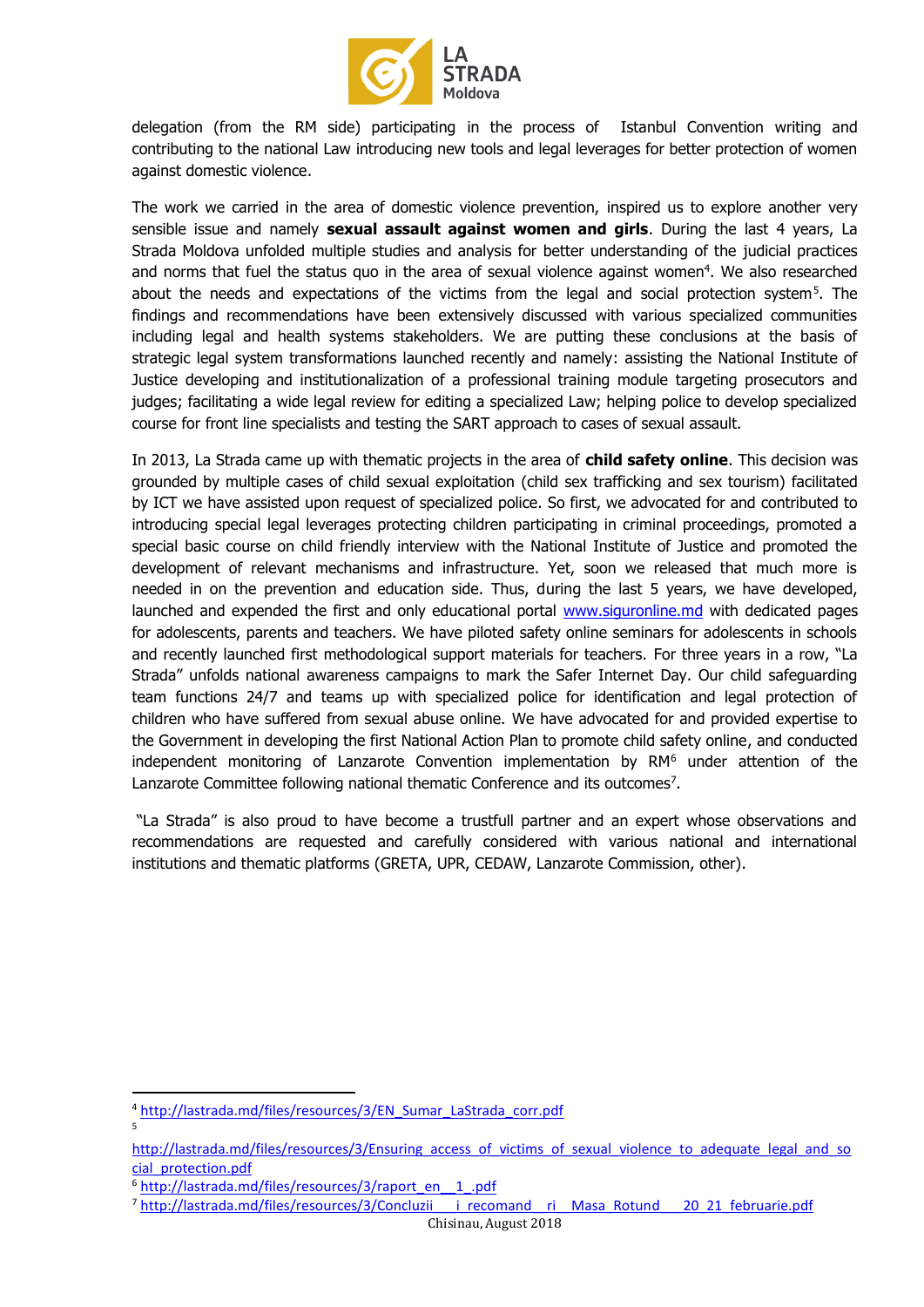

We have become a Strategy-based organization. The **2016-2020 Strategic Plan** of ours quides us in all our work – from planning and assessment to fundraising and organizational development. It reflects a systemic approach to the issues we address because we strongly believe that working on all levels individual, policies and institutional – is necessary if sustainable positive change is sought. This approach of ours was in all times supported by data and reseach as we believe that all efforts could and should be measured while our beneficiaries and clients be given a voice.

The Strategic Plan 2016-2020<sup>8</sup> develops on the three distinct areas of activity and reflects specific social phenomena existing in the Republic of Moldova, targeting 2 categories of beneficiaries under the following Programmes:

- Issues Affecting Women Programme:
- Trafficking in persons especially women;
- Violence against women and domestic violence.
- States Affecting Children Programme:
- Child online sexual exploitation and sexual abuse.

Our actions, per Programme areas, are embedded into 5 pillars reflecting a systemic approach, starting from the grass root level, to the issue of violence against women and children and, national and international cooperation:

- Prevention and early intervention,
- Protection, safety and justice,
- Capacity building,
- Public policies, and
- Data and research

## **Our Tools and Services:**

**.** 

## **Program: Issues Affecting Women**

In order to instrument the goals set under the Strategic Plan 2016-2020, La Strada will leverage and engage the following in house knowledge, services and tools built with dedication over the last 17 years:

## **Area: Trafficking in persons especially women**

- National Anti-trafficking Toll-Free Hot-Line 0 800 77777;
- Informational portal targeting at-risk groups [www.migratiesigura.md;](http://www.migratiesigura.md/)
- Experience in organizing and conducting awareness raising and informational campaigns for atrisk groups;
- Legal and public policy expertise;
- Research capacity using methodologies based on the external high standards;
- Educational programs for wide range of professional groups on counteracting THB;
- Experience in lobby & advocacy, elaboration of theoretical concepts/publications/normative acts;
- International training, research and legal expertise.
- International lobbying and advocacy campaigns in partnership with La Strada Association and GAATW.

## **Area: Violence against women and domestic violence**

- National Toll-Free Trust-Line for women affected by DV 0 8008 8008;
- Professional training course and full set of materials for teachers on educating violence-free relationship among youth;

<sup>8</sup> [http://lastrada.md/files/resources/3/LS\\_SP\\_2016\\_2020\\_final\\_summary.pdf](http://lastrada.md/files/resources/3/LS_SP_2016_2020_final_summary.pdf)